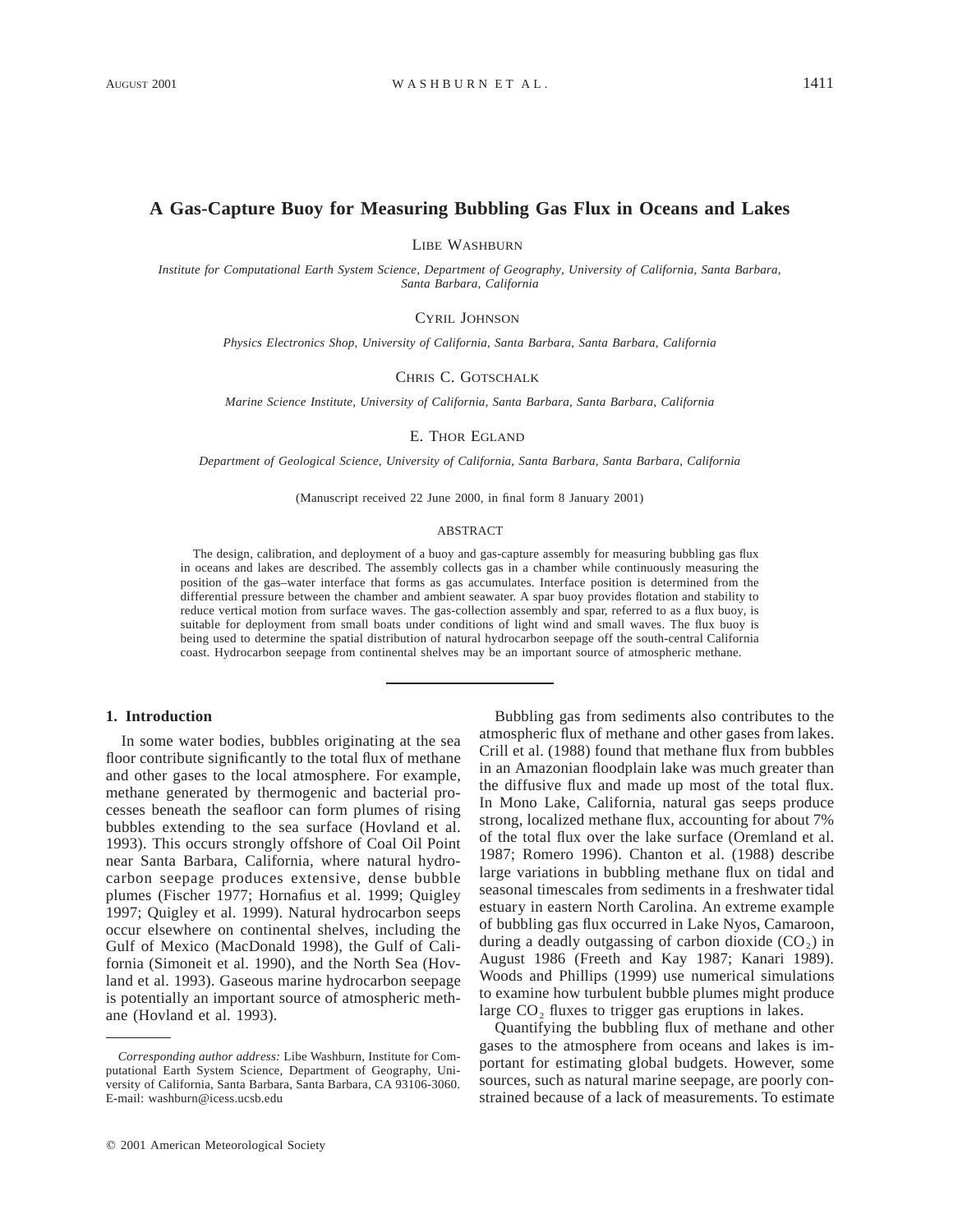

FIG. 1. Schematic of flux buoy. Electronics pressure case contains sensors, electronics, gas release valve, and microcomputer. Diagonal white lines around collection chamber are tensioned cables to provide stiffness. Scale at left indicates 1 m. (Bubble size is exaggerated.)

the hydrocarbon seepage contribution to the global methane budget, it is assumed that the spatial distribution of seeps is lognormal, but this has not been verified by observation (Hovland et al. 1993). Few systems for direct measurement of bubbling gas flux have been reported. One example, developed by Sebacher and Harriss (1982), used a floating gas collection chamber and detector system for measuring the diffusive and bubbling flux of methane in lakes and protected waters. This instrument was used in the study by Crill et al. (1988). Oremland et al. (1987) measured methane flux from natural gas seeps in Mono Lake by timing the capture of gas in a collection bottle. Chanton et al. (1988) deployed a floating pyramidal sampler to collect methane bubbles rising from sediments in an estuary. Flux was measured by allowing gas to accumulate over timescales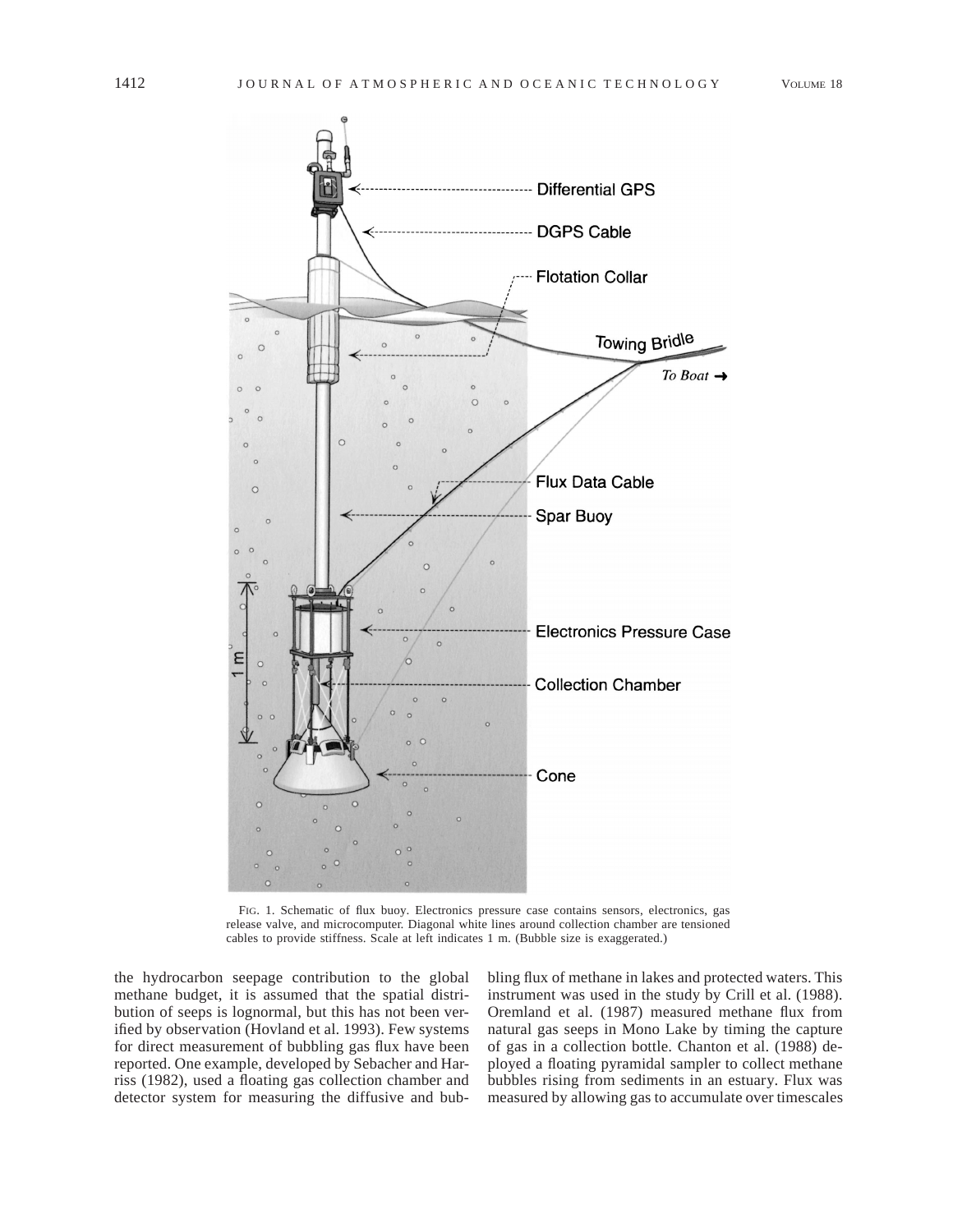| Sensor                           | Manufacturer                 | Model                                                                       | Range                                           | Accuracy                                          | Least<br>count<br>resolution |
|----------------------------------|------------------------------|-----------------------------------------------------------------------------|-------------------------------------------------|---------------------------------------------------|------------------------------|
| Differential pressure            | Validyne                     | $DP-15-26-N-1-5-4-A$ (signal)<br>conditioner: Validyne<br>$CD101-B-6-A-1-M$ | $0-3450$ Pa $(0-0.5$ psi)                       | $\pm 0.25\%$ full scale                           | 0.81 Pa                      |
| Absolute pressure<br>Temperature | Omega<br>Omega (signal con-  | PX303-050A 5V<br>HYP4-16-1 1/2-100-E4-48-                                   | $0-345000$ Pa $(0-50$ psi)<br>$0-100^{\circ}$ C | $\pm 0.25\%$ full scale<br>$\pm 0.1\%$ full scale | 84.8 Pa<br>$0.1^{\circ}$ C   |
|                                  | ditioner: Analog<br>Devices) | PR (signal conditioner:<br>Analog Devices 5B350-<br>02)                     |                                                 |                                                   |                              |

of 30–60 min, and then measuring the captured volume with a syringe. Our instrument works on a similar principle but is more suitable for measuring flux over a large field of seepage because it is automated.

We describe the design, calibration, and deployment of an instrument for measuring gas flux to the ocean's surface from rising bubble plumes such as those that arise from marine hydrocarbon seeps. The instrument (hereinafter referred to as a flux buoy) measures flux using a gas-capture technique. Because our study area is the region of very strong seepage off of Coal Oil Point, the instrument is configured to measure high fluxes. The basic design, however, may be readily adapted for use in environments with much weaker gas flux.

A primary goal is to quantify the spatial distribution of methane seepage over continental shelves. Only the total volume flux of gas, not its composition, is measured by the flux buoy, so quantifying the flux of particular gases such as methane requires ancillary compositional analysis. Chanton et al. (1988) found that the volume fraction of methane bubbling from estuarine sediments varied within a range of 55%–80% depending on bubbling flux rate, the amount of vegetation, and season. Analysis of gases collected near the sea surface around the Coal Oil Point seeps showed methane volume fractions of about 60% (Leifer et al. 2000). The total gas flux measured by the flux buoy must be corrected by these fractions to derive methane flux. If the fraction of methane in the captured gas varies substantially, such as reported by Chanton et al. (1988), then extensive measurements of gas composition would be necessary to constrain methane flux rates. The few surface analyses of gas composition available from the Coal Oil Point seep field suggest the volume fraction of methane is fairly constant (Leifer et al. 2000).

The rest of the paper is organized as follows: section 2 describes the flux buoy design and operation; field deployments are also described in section 2; laboratory calibrations are discussed in section 3; results from field trials are explained in section 4. Section 5 summarizes the instrument characteristics and performance.

### **2. Buoy design, construction, and operation**

The flux buoy measures gas flux by capturing gas bubbles a few meters below the sea surface. Bubbles from rising plumes are directed into a collection chamber through a circular cone at the base of the flux buoy (Fig. 1). As gas accumulates in the collection chamber, a gas–water interface forms, then descends at a rate proportional to the volume flux of gas. The pressure difference  $\Delta p$  between the inside of the collection chamber and surrounding seawater (hereinafter referred to as differential pressure) is

$$
\Delta p = (\rho - \rho_s)gh \approx \rho gh, \tag{1}
$$

where  $\rho$  is the seawater density,  $\rho<sub>g</sub>$  is the density of the gas in the chamber ( $\rho$ <sub>*e*</sub>  $\ll \rho$ ), *g* is the acceleration of gravity, and *h* is the distance between the measured gas– water interface and the top of the collection chamber. The volume flux of gas per unit area of sea surface, adjusted to standard temperature  $T_a$  and pressure  $p_a$ , is

$$
\dot{q} = (\rho g)^{-1} \frac{\partial \Delta p}{\partial t} \frac{T_a}{T_c} \frac{p_c}{p_a} \frac{A_c}{A_{\rm co}},\tag{2}
$$

where  $\partial \Delta p / \partial t$  is the time rate of change of differential pressure,  $T_c$  and  $p_c$  are temperature and pressure of the gas in the collection chamber,  $A_c$  is the area of the collection chamber, and  $A_{\infty}$  is the area of the collecting cone  $(0.27 \text{ m}^2)$ . Ideal gas behavior has been assumed.

Gas accumulates in the chamber until an adjustable threshold  $\Delta p$  is reached. Then a microcomputer-controlled valve opens to release the accumulated gas and start a new measurement cycle. Gas vents through a port at the base of the electronics pressure case that also contains the sensors, electronics, and microcomputer (Fig. 1). The buoyancy loss from the small volume of gas vented from the chamber does not significantly affect the buoy's vertical position in the water. The threshold  $\Delta p$  is set to prevent filling the chamber and spilling gas out of the open bottom. The valve can also be opened at any time remotely from the research boat.

Data acquisition, valve operation, and data transmission are controlled by a Blue Earth Research, LLC, Micro485 microcontroller. This small computer includes four 12-bit analog-to-digital (A/D) channels (0–5-V range), battery backed-up static random access memory (RAM), clock, digital input/output, RS422 (recommended standard No. 422) serial communications, and a BASIC interpreter. The control program can be uploaded to the computer via the serial communication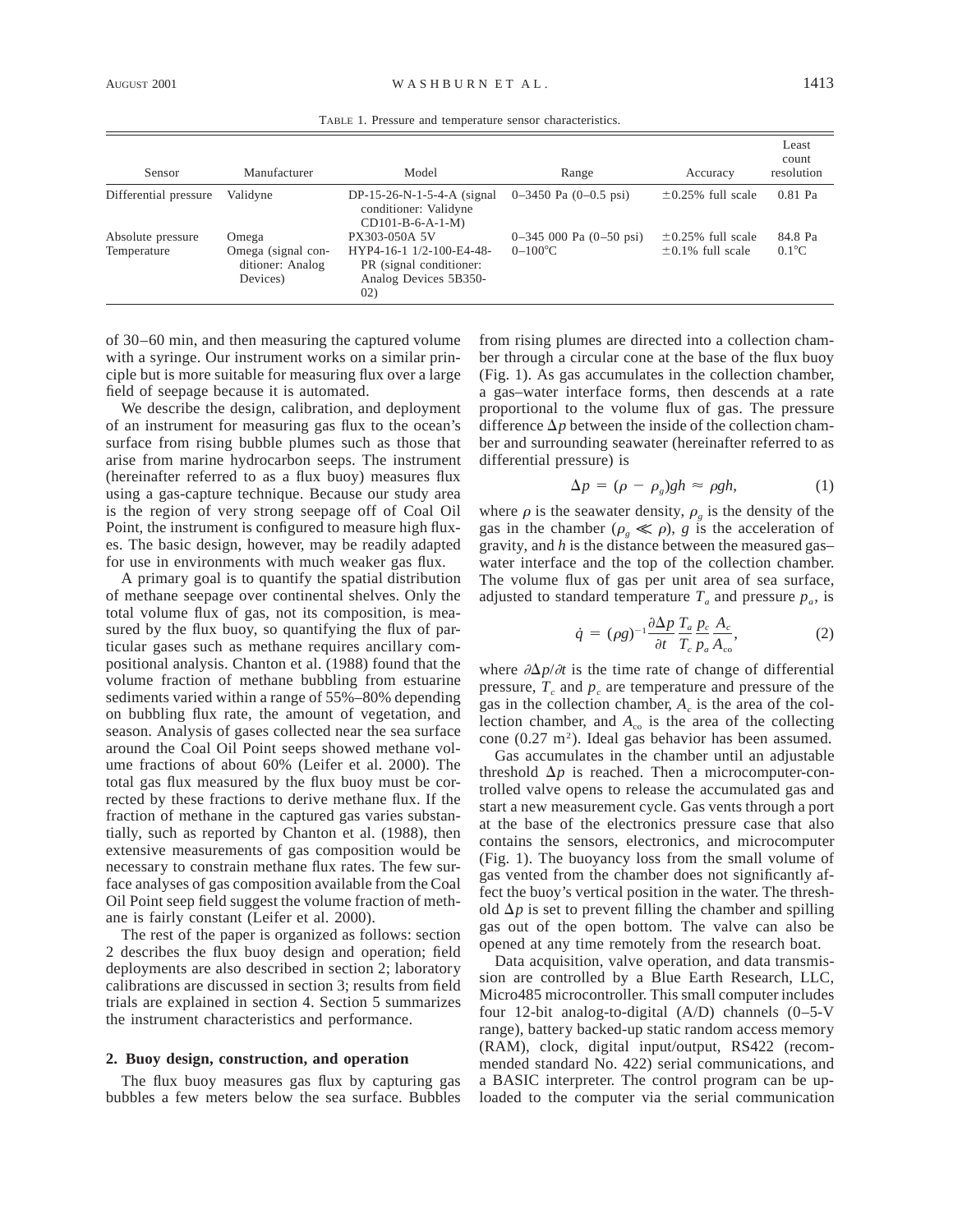

FIG. 2. Interior of electronics pressure case, identifying temperature and pressure transducers.

link and stored in RAM. The program runs automatically upon power-up, which is a useful characteristic because the electronics are sealed in the electronics pressure case. The computer samples  $\Delta p$ ,  $T_c$ , and  $p_c$  once per second.

Gas vents through a tube (Fig. 2) opened by a 12-V solenoid valve (Automatic Switch Company, model 8030B-12V) with an opening large enough to empty the collection chamber in less than 1 s. The microcontroller opens the valve through a metal-oxide semiconductor



FIG. 3. Calibration of flux buoy from swimming pool tests: *x* axis shows flux measured with ball-type flow meter and *y* axis shows flux *q˙* derived from flux buoy using (2). Slope of fitted line is 0.96.

field effect transistor (MOSFET) switch when the vent  $\Delta p$  threshold is exceeded.

Finding a suitable differential pressure transducer proved difficult because of the requirements for corrosion resistance for use in seawater and high sensitivity for resolving small pressure differences. The first sensor we tried used two gauge-type transducers with differential electronics. Tests in a swimming pool revealed that this sensor had poor stability and was unsuitable. A second sensor using a variable reluctance scheme performed successfully. Table 1 summarizes the characteristics of this sensor and the other pressure and temperature transducers used on the flux buoy; Fig. 2 shows their arrangement in the electronics pressure case.

The electronics pressure case is a polyvinyl chloride (PVC) cylinder (pipe section), 0.25 m in diameter and 0.26 m long with a wall thickness of 7 mm. It is capped on both ends with PVC plates, 24 mm thick. The lower plate (base plate, shown in Fig. 2) is square, the upper plate is octagonal, and both are 0.31 m across. O-rings seal the plates on the ends of the cylinder. Sections of threaded rod, 7 mm in diameter, extend along the cylinder though the plates; nuts on the threaded rods compress the plates to seal the pressure case. A clear Plexiglas window on the upper plate permits inspection of the sensors and electronics without opening the pressure case. A bulkhead connector penetrates the upper plate and connects the data-transmission cable to the electronics. Ports in the base plate expose the temperature sensor, absolute pressure sensor, and one side of the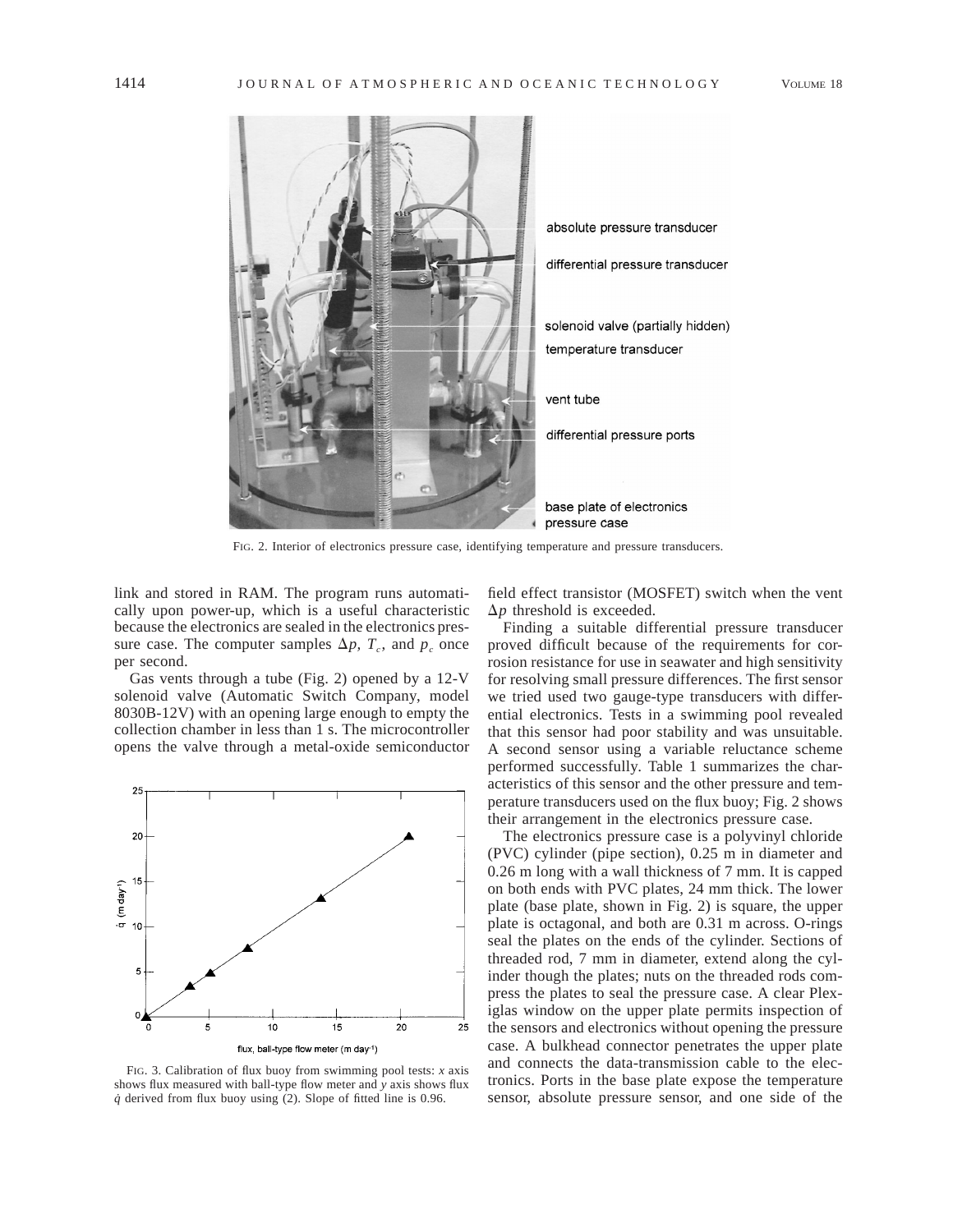

FIG. 4. Study area off Coal Oil Point near Santa Barbara, CA. Closed contours indicate areas of hydrocarbon seepage activity obtained from sonar surveys described by Quigley (1997) and Quigley et al. (1999). Bathymetric contours at 20, 40, 60, and 80 m are indicated. Larger square shows area of Fig. 8, smaller square shows area of Fig. 9. Platform Holly is an oil production platform. The seep tents are large pyramidal structures on the sea floor to capture natural gas.

differential pressure sensor to gas and seawater at the top of the collection chamber. Another port through the base plate exposes the other side of the differential pressure sensor to seawater pressure outside the collection chamber.

The collection chamber, made of clear polycarbonate plastic, is cemented to a PVC flange; the flange attaches with bolts threaded into the bottom of the base plate. An O-ring seals the flange to the base plate to prevent gas leakage. The chamber can be changed easily in the field to accomodate different flux rates. Two chambers have been used in our field experiment with areas  $A_c =$  $1.6 \times 10^{-3}$  and  $7.1 \times 10^{-3}$  m<sup>2</sup>; the larger chamber is used in areas with the highest volume flux. The cone for directing gas into the collection chamber is 0.58 m in diameter and made of high-density polyethylene plastic. It was cut from a liquid storage tank with a conical bottom. The cone diameter is much larger than seep bubble diameters in the plumes (typically  $\leq 1$  cm; Quigley 1997). A small metal cone is attached to the apex of the plastic cone with its outlet at the base of the collection chamber. Four sections of threaded rod, 0.97 m long and 12 mm in diameter, join the cone to the gascapture assembly (pressure case, electronics, sensors, collection chamber). They extend from four brackets on the cone, through the base plate of the pressure case, to 0.11 m above the pressure case. Tensioned cables diagonally connect the threaded rods to stiffen the gascapture assembly. The spar buoy attaches to the upper ends of these rods.

The spar buoy is constructed from PVC pipe, 0.09 m in diameter and 3.1 m long. The upper end of the pipe is sealed with a cap and the lower end with a PVC flange mounted on a fiberglass plate. Holes in the fiberglass plate engage the four sections of threaded rod extending above the pressure case. A collar of closed-cell foam mounted on the spar buoy provides additional flotation (Fig. 1). Four dive weights totaling 18 kg are attached to the cone at the base of the buoy for ballast.

The long, narrow configuration of the flux buoy dampens motions due to small-amplitude, high-frequency surface waves. Its natural period of oscillation is 14 s as determined in a series of ''bounce tests'' in a swimming pool. This is longer than the periods of waves encountered during field deployments (5–8 s) conducted in conditions of light wind and low swell. During field deployment about 1.3 m of the buoy extends above the sea surface. The top of the collection chamber is about 2.6 m below the sea surface.

Buoy position is logged every 2 s with a differential Global Positioning System (GPS) receiver (GPS receiver, GARMIN International Corporation model 45; differential beacon receiver, GARMIN model GBR21) mounted near the top of the buoy in a waterproof box (Fig. 1). Antennas for receiving the GPS and differential beacon signals attach to the top of the waterproof box. A plastic window in the cover of the waterproof box allows observation of the GPS receiver's display. Data from the gas collector and GPS receiver are separately transmitted by cables via RS422 to the research boat and converted to RS232 before logging and display on a computer. During postcruise processing, GPS position data are smoothed with a fifth-order, low-pass Butterworth filter with a cutoff (half power) frequency of 0.033 Hz (30-s period). Data from the gas collector and GPS receiver are merged in software based on time. In field operations the buoy either is allowed to drift freely or is gently towed on a bridle (Fig. 1) through seepage areas as the research boat moves slowly forward.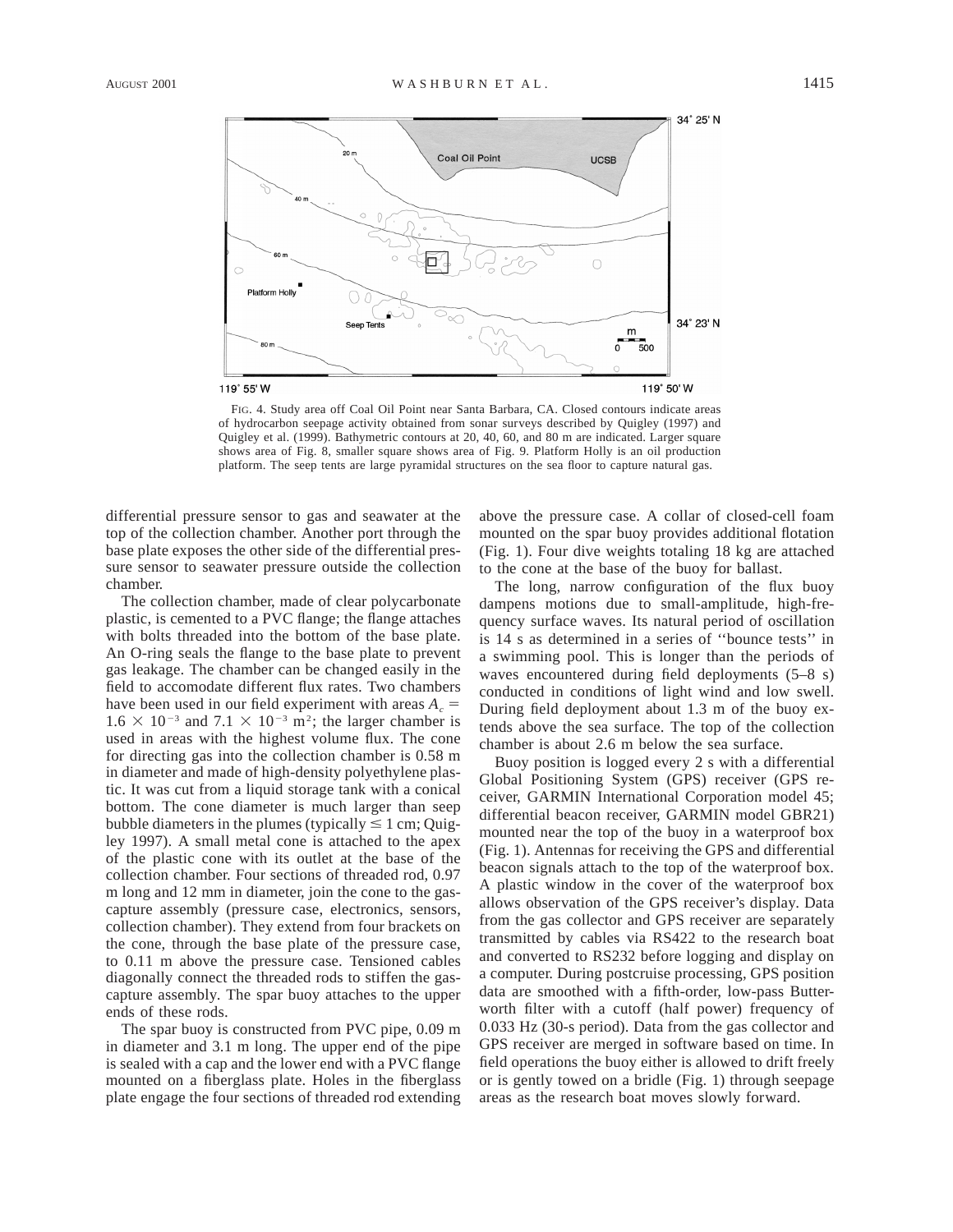

FIG. 5. Times series for drift 2 on 8 Jul 1999 of (a)  $\Delta p$  (discontinuities indicate venting of gas from collection chamber, (b)  $\Delta p$  [discontinuities are removed and mean is set to zero; lower curve shows same time series offset by 3000 Pa and smoothed with a 5-pole low-pass Butterworth filter with cutoff frequency 0.022 Hz (45-s period)], (c)  $p_c$ , and (d)  $T_c$ .

## **3. Buoy calibration**

Pressure sensors were calibrated in the laboratory prior to the field deployments by connecting a manometer to the differential and absolute pressure ports. Hydrostatic pressure measured with the manometer was compared with digital counts from the A/D converters for  $\Delta p$  and  $p_a$  over the ranges 0–1900 and 102 000–132 000 Pa, respectively (Egland 2000). The responses of both sensors were linear over the range of pressures encountered during field sampling.

To verify operation of the buoy as a flux-measuring instrument, tests were conducted in a swimming pool using a metered bubbling gas (nitrogen) source with adjustable volume-flow rate. During the tests, the buoy floated freely in the pool on a slack tether. Nitrogen was fed through a ball-type flow meter and tubing to a porous air stone placed on the pool bottom, below the buoy. Manual adjustment of a valve in the line to the flow meter produced a range of flow rates. After each adjustment the system was allowed to run for a few minutes before recording the rate from the ball flow meter. Egland (2000) discusses the pool-calibration procedure in more detail.

In the flux range 0–20 m day<sup>-1</sup> (0– $\sim$ 2  $\times$  10<sup>-4</sup> m  $s^{-1}$ ), *q* estimated from (2) nearly equaled *q* computed from the ball flow meter (Fig. 3); the slope of the best-

fit line relating the two is 0.96. At greater flow rates the buoy underestimated *q˙* because the collection chamber filled so rapidly that gas escaped out the chamber bottom before complete venting occurred. Fluxes above  $20$  m day<sup>-1</sup> were not encountered in our field experiments, but use of a larger collection chamber could prevent overflow in regions of very high flux.

### **4. Field experiments**

Several field trials of the buoy were conducted in the region of strong hydrocarbon seepage off Coal Oil Point during the autumn of 1998 and summer of 1999 (Fig. 4). Each field experiment consisted of a series of drifts of the buoy along tracks up to several hundred meters long. Most drift tracks crossed regions of strong hydrocarbon seepage visually identifiable by bubble plumes at the sea surface. A few tracks were obtained away from areas of seepage to evaluate the effects of surface waves and buoy motion. We present representative results from field experiments on 8 July and 19 August 1999.

Examples of time series of  $\Delta p$ ,  $p_c$ , and  $T_c$  obtained from the flux buoy on 8 July 1999 are shown in Fig. 5 from a region of strong bubbling gas flux emanating from the Coal Oil Point anticlines (Fischer 1977; Hor-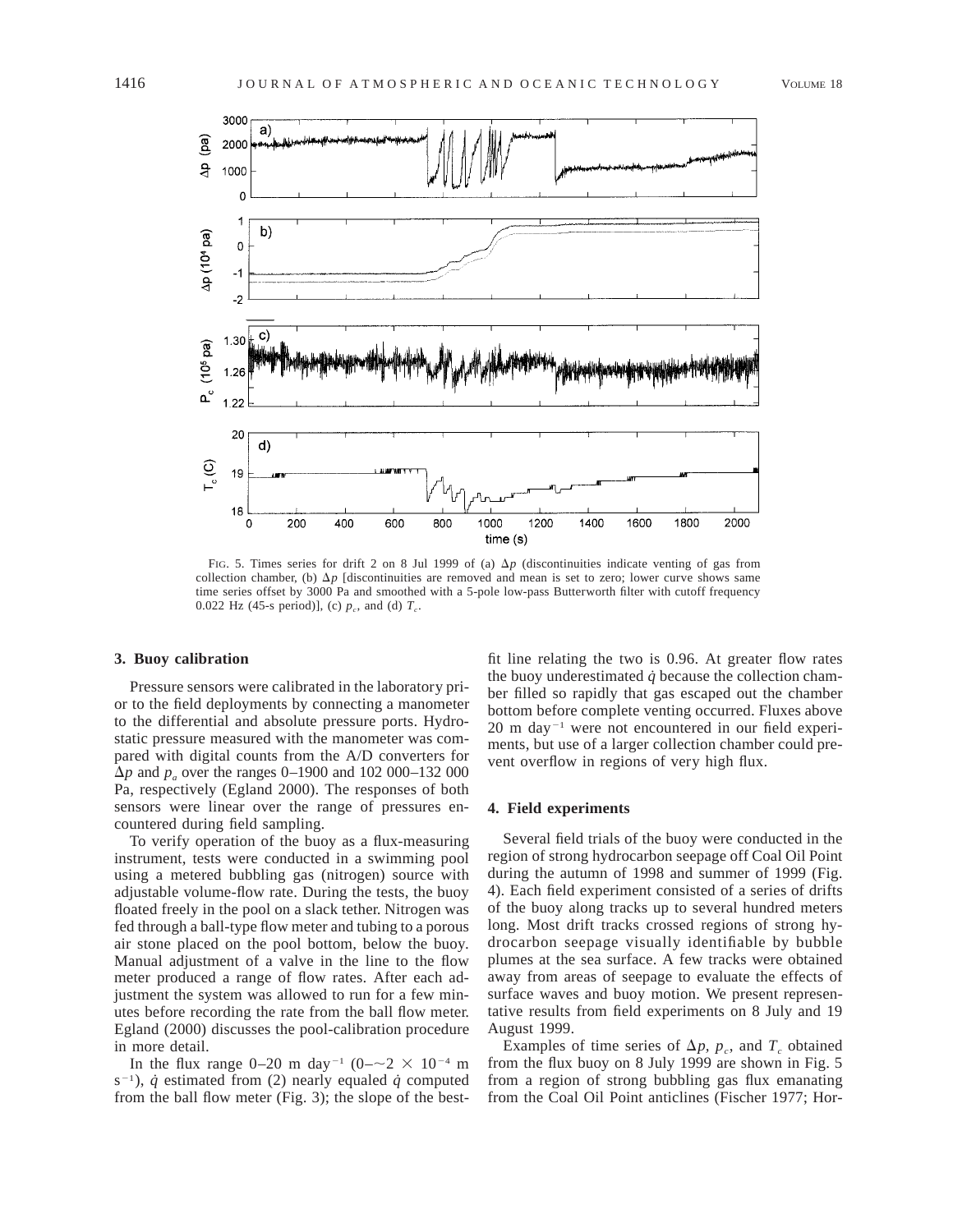

FIG. 6. A portion of times series for drift 2 on 19 Aug 1999 of (a)  $\Delta p$  and (b)  $p_c$  that shows the effects of surface waves. No venting of gas from the collection chamber occurred during this record, and no seepage was encountered.

nafius et al. 1999; Quigley et al. 1999). Steep increases in  $\Delta p$  occurred when the buoy was over the strongest bubble plumes and the collection chamber filled rapidly (Fig. 4a). Abrupt drops lasting less than 1 s in the  $\Delta p$ time series (i.e., less than the sampling interval) correspond to venting of the collection chamber. To permit digital filtering and other analysis, these pressure drops were removed in data processing to produce an approximately monotonic time series (Fig. 5b, upper curve). In the removal procedure, the value of  $\Delta p$  just

before a drop was added to those after the drop; subsequent drops were similarly removed.

Temperature in the collection chamber also dropped abruptly during venting: at the first valve opening in Fig. 5d,  $T_c$  dropped  $0.8^{\circ}$ C from an initial value of 18.9°C. The source of the colder water was upwelling within the bubble plumes where ''boils'' and strong surface divergences were observed. Laboratory studies have shown that turbulent bubble plumes in stratified environments can entrain, mix, and upwell ambient wa-



FIG. 7. (a) Autospectra of  $p_c$  (upper curve) and  $\Delta p$  for time series of Figs. 5b and 5a, respectively. Bar shows 95% confidence interval for spectral amplitudes. (b) Squared coherence between absolute and differential pressure time series. Coherence above dashed line is significant at 95% level.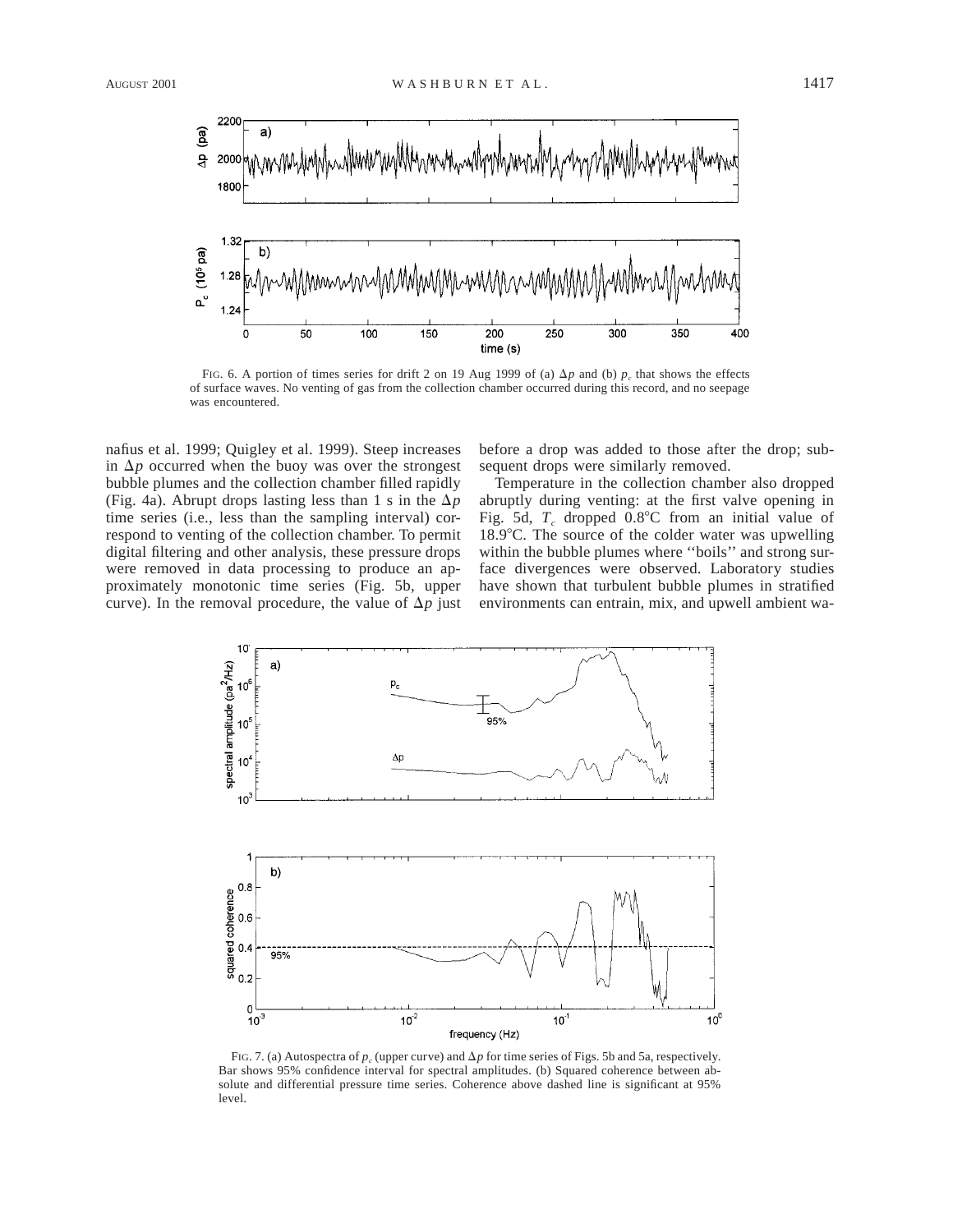

FIG. 8. (a) The *q* for drift 3 on 8 Jul 1999. (b) Drift track of flux buoy. Dark line indicates *q*  $> 1$  m day<sup>-1</sup> (dashed line). Square is 400 m on a side. Inset shows close-up view of buoy track. Smaller square is 70 m on a side.

ters from depth (Asaeda and Imberger 1993; McDougall 1978). After each venting,  $T_c$  increased as gas accumulated in the chamber. The gradual increase in temperature evident in Fig. 5d after the bubble plumes were crossed likely resulted from drift of the buoy out of the cool, upwelled plume. Steps in temperature are artifacts from the A/D conversion.

Ideally, surface waves and buoy motion would have no effect on  $\Delta p$  since they produce equal pressure fluctuations inside and outside the chamber. High-frequency fluctuations are evident in the  $\Delta p$  time series, however, consistent with small surface waves (Fig. 5a). Fluctuations with periods of 4–6 s are prominent in the time series of  $p_c$  with standard deviation  $\sigma_{p_c} = 867$  Pa ( $\sim$ 5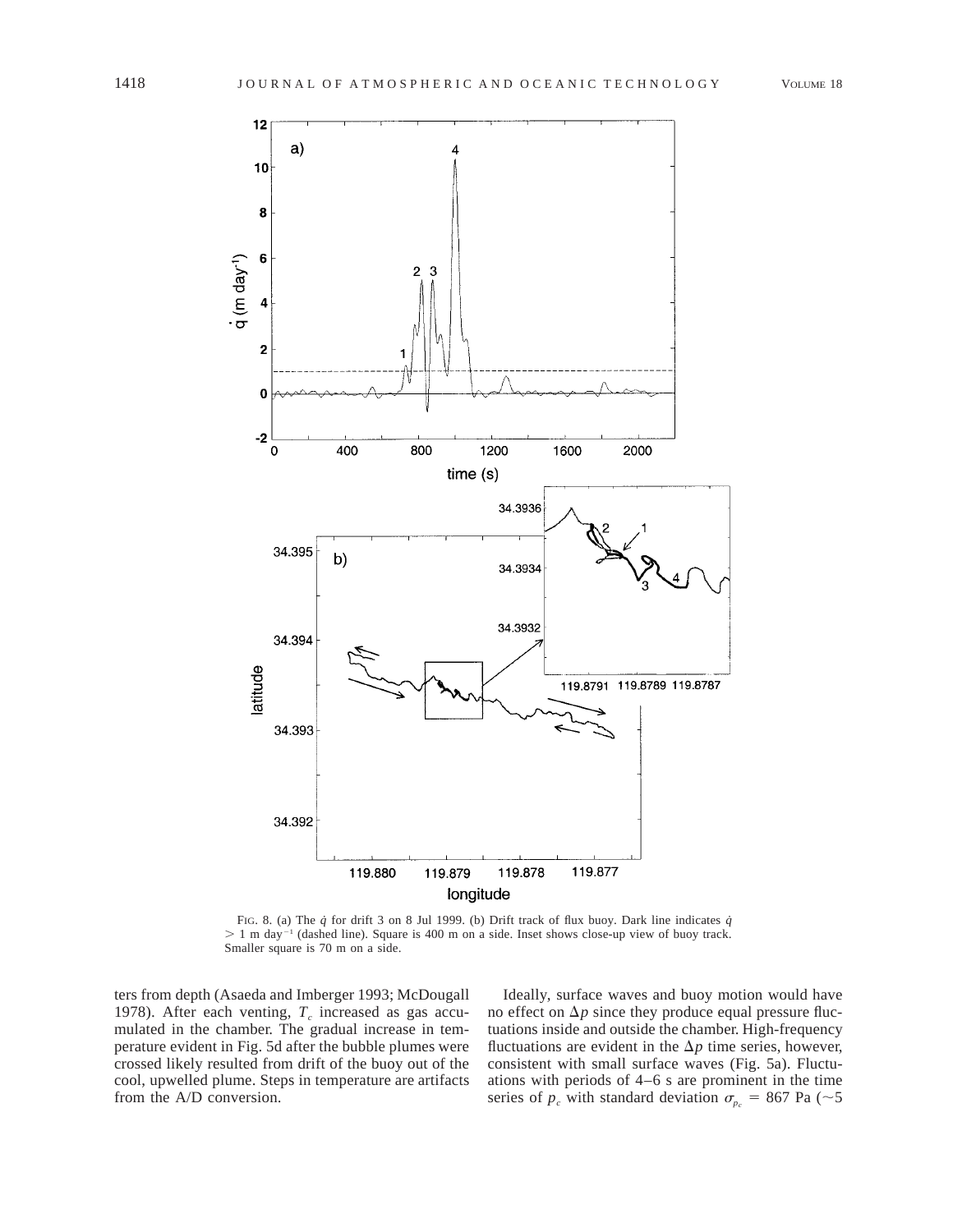

FIG. 9. As in Fig. 8, but for drift 2 of the flux buoy on 8 Jul 1999. The square in (b) is 150 m on a side.

cm wave amplitude) over the first 500 s (Fig. 5c). Because gas flux estimates are proportional to  $\partial \Delta p / \partial t$  by (2), they are sensitive to these pressure fluctuations. To investigate the effects of waves and buoy motion, time series of  $\Delta p$  and  $p_c$  were obtained on 19 August 1999 in a region without measurable seepage activity (Figs. 6a,b). Temperature was nearly constant over the record (data not shown). Chamber pressure  $p_c$  fluctuated about a mean of 127 170 Pa with  $\sigma_{p_c} = 1080$  Pa (Fig. 6b); fluctuations in  $\Delta p$  were much lower (Fig. 6a) with  $\sigma_{\Delta p}$  $= 63$  Pa. The spectrum of  $p_c$  for the record has a broad peak in the frequency range 0.12–0.28 Hz (periods of  $\sim$ 4–8 s) consistent with surface waves (Fig. 7a, upper curve). At lower frequencies, the spectrum is approximately white. The  $\Delta p$  spectrum is also nearly white, with low, broad spectral peaks centered at 0.15 and 0.27 Hz (Fig. 7a, lower curve). Spectral amplitudes of  $\Delta p$ are generally lower than those of  $p_c$  by factors of 100 or more.

Squared coherence between  $\Delta p$  and  $p_c$  indicates that fluctuations in these quantities are significantly correlated in the surface-wave frequency range of 0.21–0.38 Hz and near 0.14 Hz (Fig. 7b). Thus, we conclude that surface waves and buoy motion are a significant source of noise in our measurements of  $\Delta p$ . Noise in the time series of  $\Delta p$  was reduced by applying a fifth-order, lowpass Butterworth digital filter. After experimenting with a range of cutoff frequencies  $f_c$ , we determined that  $f_c$ in the range of 0.02–0.05 Hz was a good compromise between smoothing and along-track resolution. Results presented here use  $f_c = 0.022$  Hz (45-s period). The lower curve of Fig. 5a shows an example of a smoothed  $\Delta p$  time series. Volume flux, *q* is computed from (2), where the partial derivative  $\partial \Delta p / \partial t$  is estimated from a first difference of the smoothed  $\Delta p$  time series.

Time series of *q˙* for the data record of Fig. 5 clearly show areas of strong seepage flux, with a maximum of about 10 m day<sup> $-1$ </sup> (Fig. 5a, lower curve; Fig. 8a). The buoy track corresponding to this time series was 530 m long (Fig. 8b). The buoy was towed in tightly curving arcs through the areas of strongest seepage to maximize data collection there. The mean flux along the track is  $\dot{q}$  = 0.56 m day<sup>-1</sup>. For comparison, Quigley (1997) estimated a mean flux in the range  $(3.7–6.2) \times 10^{-2}$  m day<sup>-1</sup> over the entire seep-field area ( $\sim$ 3 km<sup>2</sup>). A second flux time series (Fig. 9), also from 8 July 1999 and in the same seepage area (Fig. 1), shows three intervals of high flux, with a maximum of almost 7 m day<sup> $-1$ </sup>. Peaks labeled 1 and 4 were encountered in about the same place where the buoy track doubled back on itself (Fig. 9b). The track length is 381 m and the along-track mean flux is  $\dot{q} = 0.58$  m day<sup>-1</sup>, similar to other estimates.

Flux noise levels  $\dot{q}_n$ , due to buoy motion and surface waves are typically much smaller than *q˙* in the bubble plumes. We estimate  $\dot{q}_n$  from a 1200-s record, part of which is shown in Fig. 6, where all fluctuations result from buoy motion and surface waves. This record is typical of those obtained under conditions of light winds and small waves off Coal Oil Point. For the record of Fig. 6,  $\dot{q}_n = (0.3 \pm 6) \times 10^{-2}$  m day<sup>-1</sup>. Over the first 500 s of the record of Fig. 5, before the bubble plumes were crossed,  $\dot{q}_n = (0.1 \pm 8) \times 10^{-2}$  m day<sup>-1</sup>. Occasional large negative values of  $\dot{q}_n$  result from accidental tugs on the towing bridle as the research boat maneuvered the buoy through the bubble plumes (e.g., 850 s in Fig. 8a). Fluctuations in  $\dot{q}_n$  with periods in the range of 50–70 s are evident in Fig. 8a before and after the bubble plumes were crossed. These probably resulted from low-frequency vertical motions of the buoy.

### **5. Summary**

We have developed a buoy and gas-capture assembly, referred to as a flux buoy, for direct measurement of